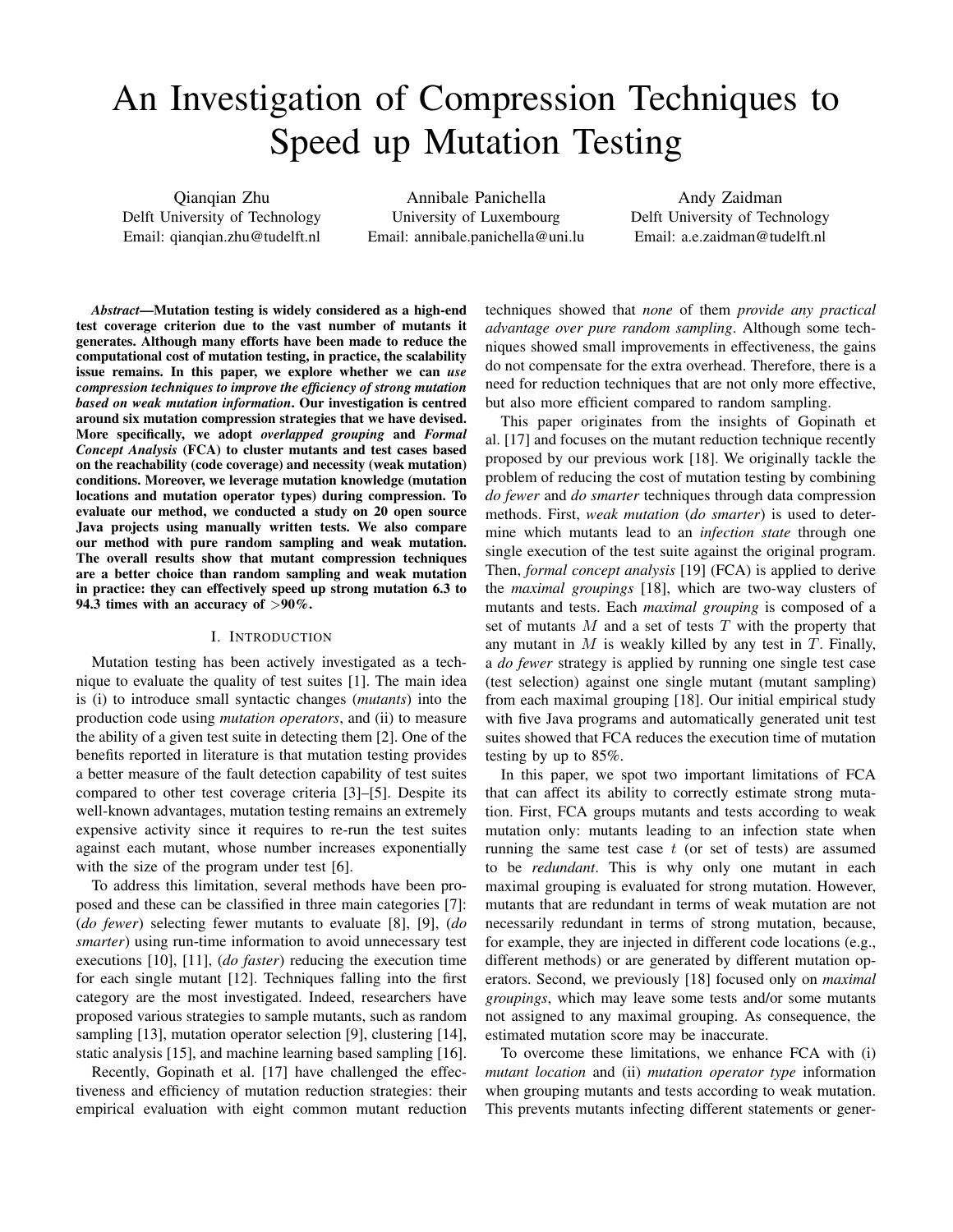ated by different operators to be inserted in the same grouping. We also investigate maximal and non-maximal groupings to prevent final clusters from missing test cases and/or mutants.

To evaluate the benefits of our enhancements, we conducted an empirical study with 20 open-source Java projects and using the test suites manually written by the original developers. Then, we compare the different variants of the FCA-based technique with and without our enhancements and against weak mutation and pure random sampling (with 10% as sampling percentage).

Our results show that FCA with our enhancements is more accurate in estimating the (strong) mutation score compared to (i) the original FCA-based technique by our previous work [18], (ii) random sampling, and (iii) weak mutation. In particular, we find that the compression strategy based on non-maximal groupings and enriched with mutant location information (referred as *overlap+mloc* in the remainder of the paper) estimates the strong mutation score with an average absolute error of 5% and an average accuracy of 93% while being five time faster than strong mutation, i.e., its average speed up is 5X. Instead, random sampling achieves a higher absolute error of 13% while requiring the same execution time of *overlap+mloc*, i.e., its average speed up is 5X as well. The other compression strategies lead to larger speed-up scores (up to 18X) but with the cost of having a larger absolute error, which ranges between 5% (i.e., the absolute error of *overlap+mloc*) and 13% (i.e., the absolute error of random sampling) on average. Therefore, our findings challenge prior results [17] as we find that mutation strategies based on compression methods (and FCA in particular) are more effective and/or more efficient than random sampling. Finally, weak mutation is the fastest technique but it also produces the largest absolute error of 23% on average.

As a final remark, we observe that all FCA-variants allow to estimate whether each individual mutant is strongly killed or not based on relatively few test executions by relying on the two-way clusters generated with FCA. Instead, random sampling does not take into account relationships between mutants and test cases, possibly also leading to underrepresented areas of production code in the estimation.

#### II. BACKGROUND AND RELATED WORK

In this section, we begin with an overview of mutation reduction techniques in literature and the works that motivate our approach. Then, we introduce the crucial concepts and theories on which our approach is based.

## *A. Mutation Reduction Strategies*

Techniques for reducing the high computational cost have been an active area of research. Offutt and Untch [7]'s literature review summarises these approaches into three categories: *do fewer*, *do smarter* and *do faster*. The most well-known techniques for reducing the computational cost of mutation testing are *random sampling* [8], *selective mutation* [9], *weak mutation* [10] and *mutant schema* [20]. The aforementioned

methods are independent of the program under test which can be flexibly combined with our methodology.

More recently, researchers have aimed to make further gains by including run-time information; a widely-adopted strategy is to execute the test suite on the original program before mutation execution to avoid unnecessary executions. *Coveragebased optimisation* filters out test executions when a test case does not cover the mutated statement; this optimisation is in use in existing tools such as JAVALANCHE [21], Major [22] and PIT/PiTest [23]. *Infection-based optimisation* on the other hand only executes a test case on a mutant when the test infects the state of the mutant, filtering out weakly live mutants.

Just et al. [11] improved upon this by only executing a test on a mutant if the execution state of the mutated expression propagates to a top-level expression; they also partitioned mutants based on their intermediate results. Ma and Kim [24] applied a similar idea to cluster mutants for each test case by comparing the values of innermost expressions. Compared to Just et al. [11] and Ma and Kim [24]'s, we partition mutants for all test cases instead of targeting each test case.

*Mutant clustering*'s aim is to reduce the number of mutants based on the similarity of mutants instead of random sampling. Hussain [14] applied clustering algorithms (e.g. K-means), however, the approach requires the execution of all mutants against all the test cases, which cannot reduce the overhead during the mutation execution. Later, Ji et al. [13] measured the similarity of the mutants using domain analysis. They divide mutants based on static control flow analysis. But they only manually analysed the clustering accuracy without indicating the runtime overhead caused by the domain analysis. Different from these works, our approach groups mutants based on their reachability and necessity conditions against the tests.

An approach that eliminates redundant mutants is *mutant subsumption* (e.g. [25]–[27]). However, mutant subsumption requires full knowledge of the mutation kill matrix, which requires the execution of every mutant against every test. Computationally this process is more costly than traditional strong mutation, thus cannot be used to speed-up mutation execution. Furthermore, *test prioritization and reduction* are also used to speed up mutation testing, e.g. Zhang et al. [28].

Moreover, Zhang et al. have recently proposed *Predictive Mutation Testing* (PMT) to predict mutation testing results without execution [29]. They extracted 12 features from the programs and constructed a classification model to predict whether a mutant is killed or surviving. Their experiment showed that PMT could improve the efficiency of mutation testing by up to 151.4 times with a small loss in accuracy. Despite high efficiency, their approach needs to collect a series of program features, which requires different tools to fulfil; this is a substantial burden for the common programmer. Unlike Zhang et al. [29], we do not require any additional program features; the weak mutation information needed for our mutant clustering and data compression can be collected by our tool during the initial execution against the original program.

Our approach is an extension of our previous work [18]. Despite the encouraging results, we have identified two impor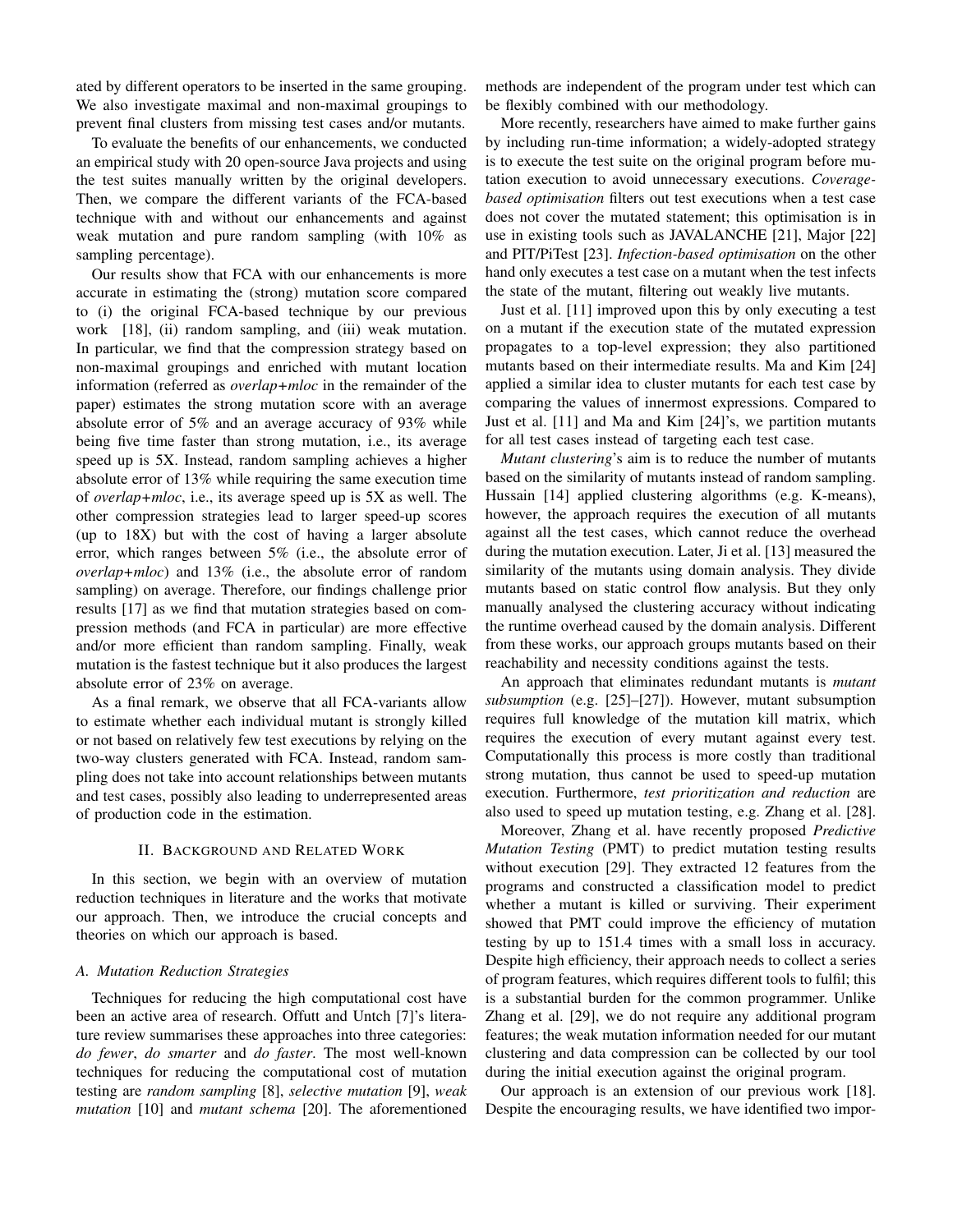tant limitations of our initial methods as mentioned before (in Section I), i.e., (1) weak mutation information is not enough; and (2) FCA could lead to missing mutants and/or tests. To address these limitations, we propose another compressing strategy, i.e., *overlapped grouping*, which is the simplest and strictest clustering method. Moreover, we take full advantage of mutation location and operator type knowledge when compressing.

## *B. Mutant Compression*

We now describe the core concepts behind our approach: *weak mutation* and *FCA-based compression technique [18]*.

**Weak Mutation.** For a test case  $t$  to kill a mutant  $m$  which mutates the statement s of a program  $P$ , there are three conditions [30]: (i) *reachability*: the execution of t must cover s; (ii) *necessity*: the execution state of m is different from the execution state of s; (iii) *sufficiency*: the incorrect state of m must propagate to the output causing a failure in  $t$ .

*Weak mutation* uses the necessity condition, i.e., a mutant is *killed* if its execution leads to a state change. For example, the expression  $c=a*b$  and its mutated version  $c=a/b$  have different outcomes (i.e., the mutant is weakly killed) if  $a \neq 1$ ,  $a \neq 0$  and  $b \neq 1$ . Differently from *strong* mutation, *weak* mutation scores can be computed with one single execution of each test by instrumenting the mutated locations [31].

*FCA-based compression technique [18]*. *Formal Concept Analysis* (FCA) was originally a data analysis method and has shown to be a powerful mathematical technique to convey and summarize large amounts of information [19]. It takes as input the *formal context* which is a structure  $C = (O, A, I)$  where O is the set of *objects*, A is the set of *attributes* while  $I \subseteq O \times A$ is a binary relation between  $O$  and  $A$ . Then, FCA produces the *concept lattice*, which is a collection of *formal concepts* in the data ordered by *sub-concept* relations, i.e., from superconcepts to sub-concepts. Each *formal concept* is composed of (i) a group of objects sharing the same attributes, and (ii) all attributes that apply to the objects in the concept [19].

In mutation testing context, the objects in  $O$  are the mutants, the attributes in  $A$  are the test cases, and  $I$  is the mutantby-test infection matrix. Then, FCA derives formal concepts that represent groups of mutants that are weakly killed by the same subset of tests. In other words, the output of FCA can be viewed as two-way clustering since mutants and tests are grouped in concepts such that all mutants in the same concept  $c$  are weakly killed by all tests in  $c$ . Among these concepts, *FCA-based compression technique* only considers the maximal concepts that are directly connected to the exit point in the lattice hierarchy that are referred to as *maximal groupings*.

After obtaining the maximal groupings from the concept lattice, this approach first compresses the mutant-by-test infection matrix by condensing the rows, i.e., select one mutant from each maximal grouping. Then to further perform the compression on the columns, there are three approaches for *test case selection*: (i) *random*: randomly select one test from each maximal grouping; (ii) *Set cover based*: find a sufficient subset of test cases that weakly kill all possible mutants. i.e., at



Fig. 1. Overall Methodology of Mutation Compression Strategies

each stage, choose the test that weakly kills the largest number of *uncovered* maximal groupings; (iii) *Sorting-based*: select the test cases with the largest number of maximal groupings at each stage until all possible mutants are covered.

However, as our previous study [18] show, applying test case selection on FCA groupings leads to a relatively small (5.89%) reduction in execution time. Therefore, in this paper, we do not use test case selection. Instead, we apply dynamic coverage-based optimisation [21]–[23] and infection-based optimisation [11], [24] (see Sec. II) to filter out unnecessary executions.

#### III. APPROACH

# *A. Overall Methodology*

Our 6-step compression strategy is illustrated in Figure 1:

*(1) Instrumentation*. We instrument the original program to keep track of the mutation locations: at every mutation point we insert all the mutants (mutated codes) right after the original one and assign a unique id to each mutant for later activation (we applied the technique of the *mutant schemata* [12]). To perform weak mutation, we also insert the comparison instructions at each mutation point to compare the intermediate states of the original program and mutated part (we compare the state after the first execution of the innermost expression that surrounds the mutant). We insert additional instructions to record information of each mutant including its location, operator type and mutation details (e.g.,  $m_1$  on Line 12 applies replace constant operator:  $0 \rightarrow 1$ ).

*(2) Test execution*. Once instrumented, the test suite is executed once on the original program. During this stage, we record the mutants that are touched by the tests, as well as the ones which are weakly killed by the tests. Only the instructions related to weak mutation and mutant information collection are executed at this stage. No mutants are activated.

*(3) Reachability and necessity analysis*. The results of the previous stage are stored in the *mutant-by-test reachability* and *mutant-by-test necessity* matrices. Let P be the program under analysis and let  $T$  be the test suite; let M be the set of mutants for the program  $P$  generated by preselected mutation operators. A *mutant-by-test reachability* matrix is a  $m \times n$ matrix where  $m$  is the number of mutants,  $n$  is the number of test cases in  $T$ , and an entry  $x_{i,j}$  is a binary value indicating whether the statement containing the  $i$ -th mutant is executed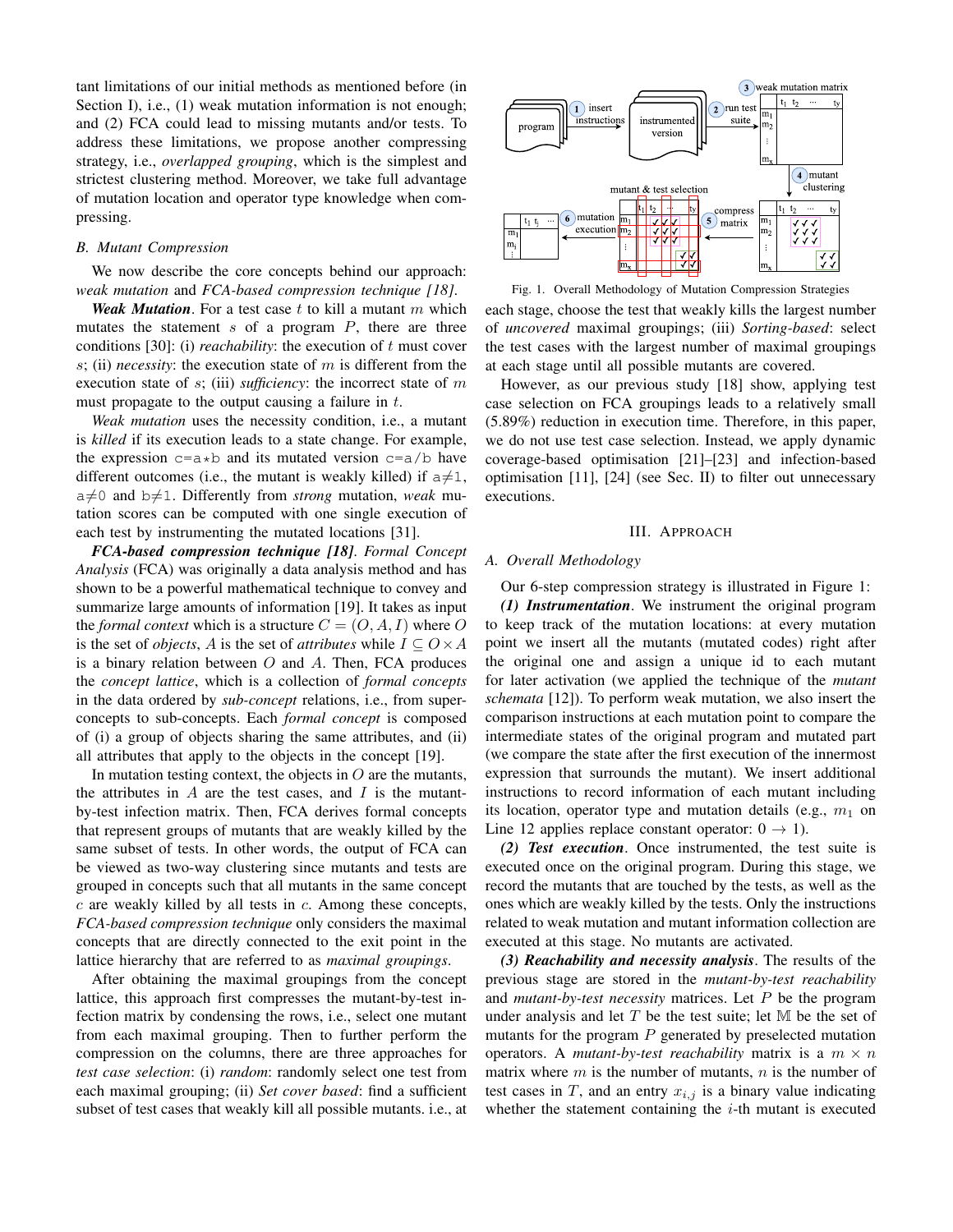$(x_{i,j} = 1)$  or not  $(x_{i,j} = 0)$  by the *j*-th test  $\in T$ . The *mutantby-test necessity* matrix has the same size as the *mutant-by-test reachability* matrix, but the binary entry  $x_{i,j}$  represents the outcome of weak mutation  $(x_{i,j} = 1$  indicates weakly killed).

*(4) Mutant clustering*. Using the two aforementioned matrices, we apply clustering to group similar mutants together. We consider two clustering methods: (1) the *overlapped* grouping, and (2) *FCA* grouping from our previous study [18] (See Section II-B).

*(5) Data compression*. The mutant clusters are then used to compress the *mutant-by-test* matrix. The resulting matrix is likely to have lower dimensionality: the rows denote groups of mutants belonging to the same clusters; similarly, tests are grouped into clusters to form the columns. The compressed matrix is then used to apply mutants and execute tests for the strong mutation analysis. We take *mutation knowledge* into consideration during compression to achieve higher accuracy.

*(6) Mutant Execution*. The compressed matrix from the previous step is then used for the strong mutation analysis. Here, we load each mutant by its id and run the actual mutation execution against the tests.

The details of *overlapped grouping* and how we use *mutation knowledge* are described in the next sub-sections.

#### *B. overlapped grouping*

As mentioned earlier, the FCA-based compression technique could result in missing mutants and/or tests. Therefore, we propose the *overlapped* grouping to overcome this. The *overlapped* method is the simplest and strictest clustering method, i.e., elements are only grouped together if they are identical. Specifically, we first identify distinct mutants with regard to their reachability and necessity conditions against all the test cases. Subsequently, we group mutants having the same reachability and necessity conditions into one cluster.

The main difference between *overlapped* and *FCA* grouping is that *overlapped* grouping is stricter than *FCA* grouping. The *overlapped* grouping does not lose any information in the matrix, i.e., the clustering contains all the mutants. While *FCA* grouping loses some information since the main idea of *FCA* is to find the maximal sub-matrixes (or formal concepts), and if a mutant or a test does not belong to a sub-matrix, *FCA* removes this mutant or test.

In our example in Figure 2, there are three maximal groupings, which are  $\{m5, m6|t1, t2\}$ ,  $\{m4|t3\}$ , and  $\{m3|t4\}$ . The other concepts in the lattice (e.g.,  $\{m2, m5, m6|t1\}$  in Figure 2) are already included in the maximal grouping by the sub-concept relation which is graphically represented by the hierarchy in the lattice. As for the *overlapped* grouping, it generates five clusters, i.e.  $\{m1|t2\}$ ,  $\{m2|t1\}$ ,  $\{m3|t4\}$ ,  ${m4|t3}$  and  ${m5,m6|t1,t2}$ . The example shows that for the clusters generated by the *overlapped* grouping no mutants are discarded, while the *FCA* grouping discards m1 and m2.

# *C. Mutation Knowledge*

Once we have the mutant clusters, we compress the mutantby-test infection matrix by condensing the rows, i.e., we select



Fig. 2. A toy program and its mutant clusters

one/several mutants from each cluster to represent the whole group. To select the representative mutant(s), the FCA-based technique [18] adopted a random strategy which selects one mutant from each cluster at random, which we believe causes another limitation: based on weak mutation information alone, FCA could mis-cluster mutants at different code locations. Thus, we enhance FCA by adding *mutation knowledge*: (i) mutant location and (ii) mutation operator type.

More specifically, we investigate three mutant selection strategies: (1) random strategy; (2) random strategy with knowledge of the mutation operator type<sup>1</sup>; (3) random strategy with knowledge of the mutation location. The first one randomly chooses one mutant from each grouping/cluster as the representative mutant. The second strategy first divides each cluster into partitions by the type of mutation operator and then randomly selects one mutant from each partition. The third strategy partitions the cluster by the locations of the mutants (the line number) and then applies random selection; this guarantees that at least one mutant is selected for every potential mutation point. Notice that the second and third strategies might select more than one mutant from each grouping/cluster, which could lead to less speed-up in strong mutation.

To sum up, we devise one mutant clustering algorithm in addition to *FCA* as well as three mutant selection strategies, therefore, resulting in six compression strategies in total:

| overlap      | the combination of <i>overlapped</i> grouping and random strat-                                                                                        |
|--------------|--------------------------------------------------------------------------------------------------------------------------------------------------------|
| overlap+mop  | egy in mutant selection.<br>the combination of <i>overlapped</i> grouping and random strat-<br>egy with the knowledge of the mutation operator type in |
| overlap+mloc | mutant selection.<br>the combination of <i>overlapped</i> grouping and random strat-<br>egy with the knowledge of the mutation location in mutant      |
| fca          | selection.<br>the combination of FCA grouping and random strategy in<br>mutant selection.                                                              |
| fca+mop      | the combination of FCA grouping and random strategy with<br>the knowledge of the mutation operator type in mutant<br>selection.                        |
| fca+mloc     | the combination of FCA grouping and random strategy with<br>the knowledge of the mutation location in mutant selection.                                |

## IV. EXPERIMENTAL STUDY

We conducted an empirical study to evaluate the effectiveness of the different compression strategies presented in the previous section. The *goal* of the study is to answer the following research questions:

<sup>&</sup>lt;sup>1</sup>Regarding the mutation operator type knowledge, we consider the operator type at a high level, e.g., arithmetic replacement operators.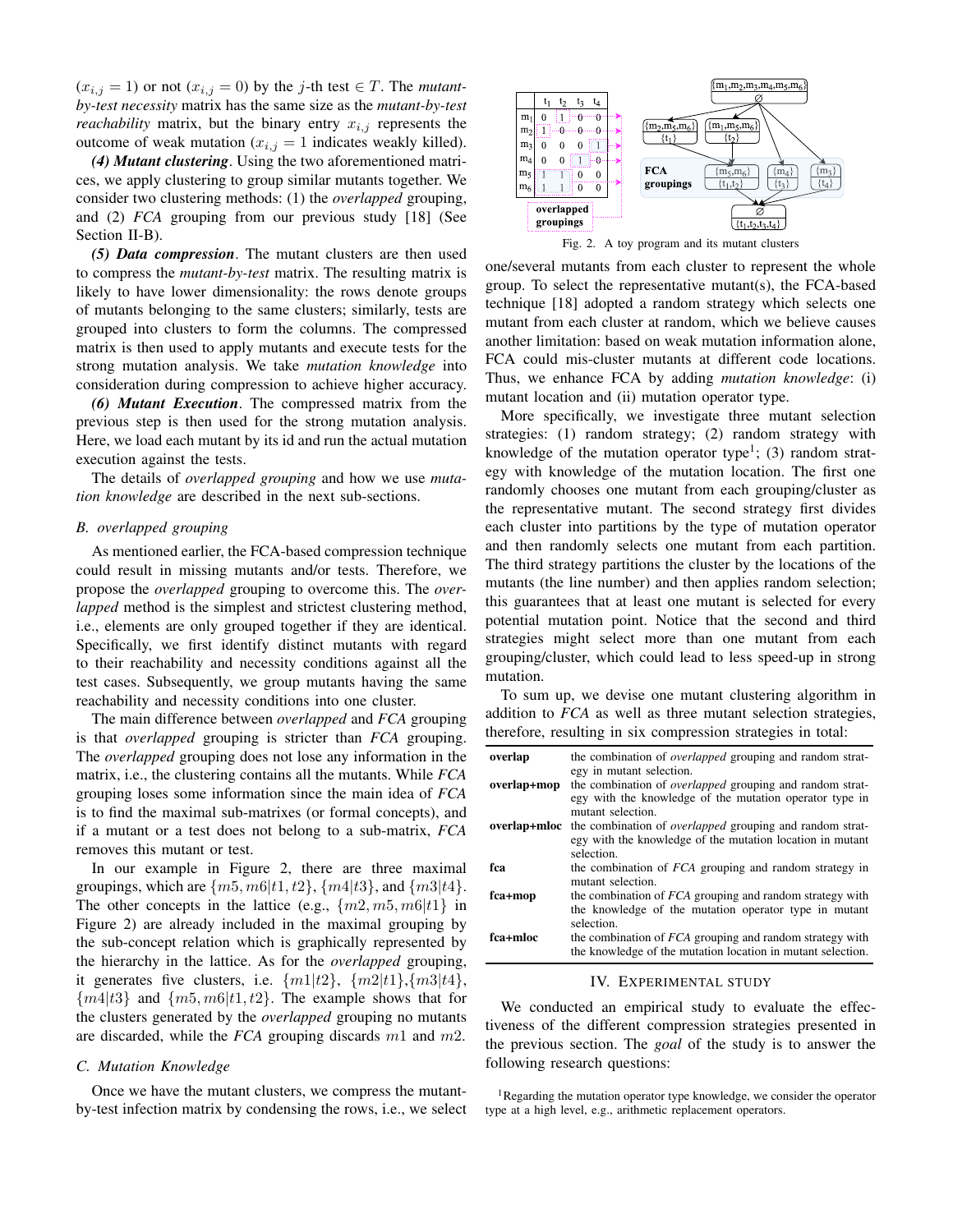- RQ1: *How accurate are different compression techniques?* We assess the ability of the six compression strategies to estimate the strong mutation scores. We also asses their performance in comparison with random sampling and weak mutation.
- RQ2: *How do compression techniques perform in terms of speed-up?* We investigate the speed-up in terms of execution time that can be obtained when using each compression strategy over strong mutation. We also consider random sampling and weak mutation as baselines.
- RQ3: *What is the trade-off between accuracy and speedup for the compression techniques?* We evaluate to what extent the compression strategies can reduce execution time while maintaining an accurate estimation of the strong mutation scores.

## *A. Experimental setup*

To answer our research questions, we evaluated the six compression strategies using 20 open source projects publicly available on GitHub. Table I summarises the main characteristics of the selected projects. These projects have been randomly selected among the top 3000 GitHub repositories which  $(1)$  have most stars on  $04/04/2017$ ,  $(2)$  can be built using Maven, and (3) contain JUnit 4 test suites. In our study, we focus on the *manually-written* test suites available in the original project repositories.

As mentioned in Section III, we first need one test execution against the original program to collect statement coverage (i.e., the *mutant-by-test reachability*) and the weak mutation information (i.e., the *mutant-by-test necessity* matrix). To collect weak and strong mutation information, we implemented our own prototype tool<sup>2</sup>. The instrumentation framework to generate mutants and detect the reachability and necessity condition is extracted from EvoSuite. Then, we integrated this instrumentation framework into our mutation testing runner. We record information about test cases (#id, method name, execution results, #touched mutants and #weakly killed mutants) and mutants (#id, mutation operator type, location and detailed information) for further analysis. After that, we run each test case against each mutant of the class under test (strong mutation) to establish the *mutant-by-test sufficiency* matrix which is used to evaluate our methods.

The mutation operators we adopted in this experiment are six method-level operators: replace arithmetic, replace bitwise, replace comparison, replace variable, replace constant, and insert unary. Further details about these mutation operators can be found in the paper by Fraser and Arcuri [31]. We opted for the mutation engine available in EvoSuite [31] because it instruments the production code at bytecode level and allows to directly measure the infection state for each mutant (weak mutation). To the best of our knowledge, no publicly-available mutation tool provides utilities for computing the weak mutation scores.

TABLE I SUBJECT PROGRAMS

|                     |        |                            |      |      | #Mutants    |                 |        |                                    |  |  |
|---------------------|--------|----------------------------|------|------|-------------|-----------------|--------|------------------------------------|--|--|
| <b>PID Project</b>  |        | LOC #Classes #Tests $COV3$ |      |      |             | #Total #Covered | Killed | #Weakly #Strongly<br><b>Killed</b> |  |  |
| 1 asserti           | 24978  | 830                        | 8545 | 0.90 | 59955       | 21677           | 19533  | 9178                               |  |  |
| 2 checkstyle        | 31441  | 524                        | 631  | 0.74 | 79464       | 18777           | 17738  | 9448                               |  |  |
| 3 commons-lang      | 26578  | 264                        | 2936 | 0.93 | 45630       | 43597           | 40453  | 33158                              |  |  |
| 4 crawler4j         | 3745   | 57                         | 11   | 0.27 | 3046        | 1017            | 853    | 505                                |  |  |
| 5 dex-translator    | 4981   | 32                         | 3    | 0.61 | 5812        | 1015            | 882    | 493                                |  |  |
| 6 distributedlog    | 27976  | 697                        | 339  | 0.43 | 21520       | 593             | 535    | 395                                |  |  |
| 7 dynjs             | 34579  | 672                        | 887  | 0.51 | 29148       | 14688           | 12960  | 8307                               |  |  |
| 8 geotools          | 75236  | 991                        | 670  | 0.38 | 62963       | 19852           | 17024  | 9135                               |  |  |
| graphhopper         | 26175  | 384                        | 874  | 0.74 | 50319       | 11176           | 10168  | 7299                               |  |  |
| 10 apns             | 1618   | 39                         | 85   | 0.66 | 905         | 537             | 487    | 366                                |  |  |
| 11 jctools          | 6262   | 133                        | 43   | 0.82 | 7058        | 425             | 401    | 302                                |  |  |
| 12 jfreechart       | 98334  | 657                        | 2256 |      | 0.54 129417 | 14776           | 13057  | 5669                               |  |  |
| 13 jpacman          | 1890   | 61                         | 41   | 0.82 | 1606        | 1355            | 1159   | 580                                |  |  |
| 14 junit-quickcheck | 3038   | 67                         | 354  | 0.98 | 1000        | 995             | 893    | 786                                |  |  |
| $15$ pac $4i$       | 5281   | 146                        | 424  | 0.63 | 2703        | 1934            | 1689   | 929                                |  |  |
| $16$ pf4 $i$        | 3021   | 67                         | 24   | 0.28 | 1176        | 380             | 294    | 205                                |  |  |
| 17 stream-lib       | 4767   | 77                         | 121  | 0.83 | 11907       | 9920            | 9445   | 6924                               |  |  |
| 18 telegrambots     | 1480   | 21                         | 31   | 0.20 | 772         | 221             | 196    | 52                                 |  |  |
| 19 vraptor          | 12021  | 407                        | 385  | 0.83 | 3490        | 2057            | 1652   | 1072                               |  |  |
| $20$ zt-zip         | 4255   | 84                         | 3    | 0.71 | 2440        | 1049            | 906    | 422                                |  |  |
| Overall             | 397656 | 6210                       | 2470 |      | 0.64 520331 | 166041          | 150325 | 95225                              |  |  |

Note: Column 4 is the total number of *passed* test cases under our ComMT tool. We marked the value with *underline* when the total number of passed test cases is less than the entire test suite size<sup>4</sup> .

To answer the three RQs, we selected another two mutation reduction techniques (see Section II) for comparison: mutation sampling and weak mutation. We selected random sampling (*do fewer* strategy) as baseline because Gopinath et al. [17], [33] showed that none of the most common reduction strategies provide any practical advantage over *pure random sampling*. Moreover, we selected weak mutation (*do smarter* strategy) because it is one of the key components of all mutant compression techniques. Therefore, we considered it as an additional baseline to verify whether the other components of the compression strategies (e.g., computing the maximal groupings) are indeed needed. For random sampling, we set the sampling rate to 10% as suggested by Budd [6] and Acree [8]. They showed that 10% sampling could already estimate the mutation score with 99% of accuracy. It also corresponds to the sampling rate used by Gopinath et al. [17], [33]. Since random sampling and the mutant compression strategies involve random processing (i.e., in mutant selection), we carry out the corresponding random process 100 times for each project to address their randomised nature. In total, we compared eight mutation strategies: six compression strategies, random sampling (10%) and weak mutation.

#### *B. Evaluation Metrics*

To answer RQ1, we selected two well-known performance metrics: the *absolute error* and the *accuracy*. Let M be a given mutation strategy (e.g., random sampling); let  $strong_M(C, T)$ be the percentage of mutants for a class  $C$  that are strongly killed by the test suite T; let  $estimated_M(C, T)$  be the

 $2$ All the tools, scripts and metadata for this experimental study are available in our GitHub repository [32].

<sup>&</sup>lt;sup>3</sup>The fifth column "COV" means the line coverage of the test suite which is measured by IntelliJ IDEA coverage runner.

<sup>&</sup>lt;sup>4</sup>The failures of the test cases in our tool is because the dependencies of these test cases need to be configured by Maven plugin; this cannot be solved in the current version of ComMT.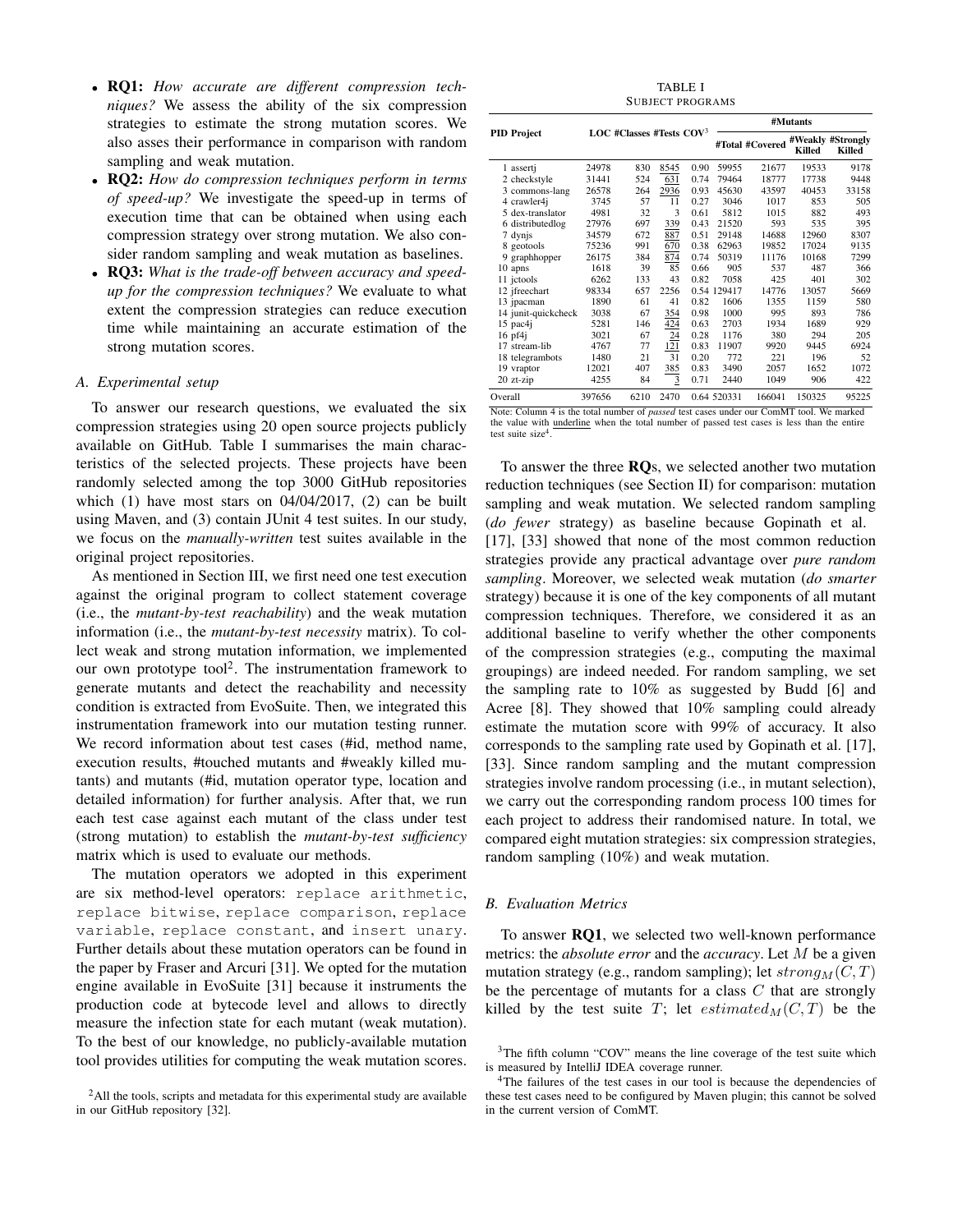estimated percentage of mutants that are killed according to the strategy M; the *absolute error* is defined as follows:

$$
AE(C, T) = | \text{ strong}_M(C, T) - \text{estimated}_M(C, T) | \quad (1)
$$

While the compression techniques select only a subset of the mutants for strong mutation, they can also estimate whether the non-selected mutants are killable by leveraging the groupings generated by FCA. Therefore, we use the accuracy as further performance metric, which is defined as follows:

$$
accuracy(C, T) = (TP + TN)/total
$$
 (2)

where TP denotes the number of mutants that are strongly killed by  $T$  and that are also correctly identified by a given method M (*true positives*); TN is the number of mutants that are not strongly killed by  $T$  and that are correctly identified by M (*true negatives*); *total* denotes the total number of mutants for the class C. To ease the comparison, we use the *mean* and *standard deviation* of *absolute error* and *accuracy* scores obtained for all classes in a given Java project.

For RQ2 we consider the *speed-up* metric. When establishing the speed-up, we should first consider the overhead induced by an approach. For random sampling, we consider the overhead to be zero, as mutation sampling does not require any prerequisite knowledge. For weak mutation, the overhead consists of one single execution of the test suite against an instrumented version of the original program. For the compression strategies, the overhead is composed of the overhead incurred by both weak mutation and the compression procedure (mutant clustering and mutant selection):

$$
overhead = exec\_time(weak\_mutation + compression)
$$
 (3)

The *speed-up* metric itself is computed using strong mutation with coverage-based optimisation as the baseline. We explicitly chose this optimisation as it is already integrated into several existing mutation testing tools (e.g., JAVALANCHE [21], Major [22] and PIT/PiTest [23]). The results of random sampling and compression strategies are the average values over 100 runs; for weak mutation, the execution time is zero. Then, the speed-up is defined as follows:

$$
speed-up = \frac{exec\_time(strong\_mutation)}{exec\_time(M)} \tag{4}
$$

where the denominator is the execution time of a method M computed as the sum of its overhead and the execution time needed to run the tests against the selected mutants.

For RQ3, we first provide a graphical comparison among the different mutation strategies by using the *speedup-error graphs*. In such a graph, the X-axis denotes the speed-up scores and the Y-axis shows the mean absolute error achieved by each strategy and for each project in our study; an "ideal" score would have a high X-value and a low Y-value. We also use the *speedup-accuracy graphs*, which plot the speed-up (mean) on the X-axis and the corresponding accuracy (mean) on the Y-axis; an "ideal" score would have a high X-value and a high Y-value. Although we may see some trends via graphical analysis, we would like to know which strategy achieves the best speed-up when accepting a given absolute error rate. Therefore, we consider the following absolute error thresholds:  $\sigma_{e_1} = 5\%$ ,  $\sigma_{e_2} = 10\%$ , and  $\sigma_{e_3} = 15\%$ . Then, for each threshold  $\sigma_{e_i}$  and for each mutation strategy M, we count the number of projects for which  $M$  achieves the highest speed-up compared to the other strategies while yielding an absolute error score lower than  $\sigma_i$ . Similarly, we also consider three accuracy thresholds, i.e.,  $\sigma_{a_1} = 95\%$ ,  $\sigma_{a_2} = 90\%$ , and  $\sigma_{a_3} = 85\%$ . Different from the absolute error, we count the number of projects in which  $M$  achieves an accuracy higher than the threshold  $\sigma_{a_i}$ .

Statistical Analysis. To assess whether the differences among the various mutation strategies are statistically significant or not, we adopt Friedman's test [34] with  $\alpha = 0.05$ . It is a non-parametric test for comparing multiple treatments (mutation strategies) in the context of a multiple-problem analysis (i.e., multiple projects) [34]; it does not require data to be normally distributed and it is widely applied to compare randomised algorithms [35], [36] (e.g., random sampling). While Friedman's test reveals whether data distributions differ statistically, tests for pairwise comparison are needed to determine which treatment outperforms the others. For this, we use Conover's post-hoc procedure [37] and we further adjusted the obtained p-values using Holm-Bonferroni [38].

## V. RESULTS

# *A. RQ1: accuracy*

Table II reports the mean accuracy and absolute error scores for each project in our study as well as the corresponding standard deviation scores.

Absolute error. Focusing on the absolute error we observe that weak mutation performs worst with an error rate of 23% and a standard deviation of 22% on average. This result is due to this strategy using all mutants that are weakly covered to approximate strong mutation coverage, yet, not all infected states propagate to changes observable in assertions.

Moreover, *overlap+mloc* produces the lowest mean absolute error in 19 out of 20 projects, followed by *fca+mloc* and *overlap+mop*. Overall, the strategies using *overlapped grouping* perform slightly better than FCA-based maximal groupings. To ease the comparison between the compression techniques and random sampling, in Table II we underline the mean and std values of a compression technique if they are smaller (better) than the values of random sampling in the same project. We can see that the six compression strategies outperform random *sampling* in terms of absolute error scores for most projects. The best (lowest) scores are obtained using the *overlap+mop*, *overlap+mloc*, *fca+mop* and *fca+mloc* approaches.

Looking at the six compression strategies, we can see that the mean absolute error and standard deviation scores are reduced when incorporating knowledge of mutation operators (*mop*) and location (*mloc*). For example, *overlap* achieves an error rate of 15% for the jpacman project, while when adding mutation operator and location knowledge it achieves an error rate of 10% and 7%, respectively. In general, we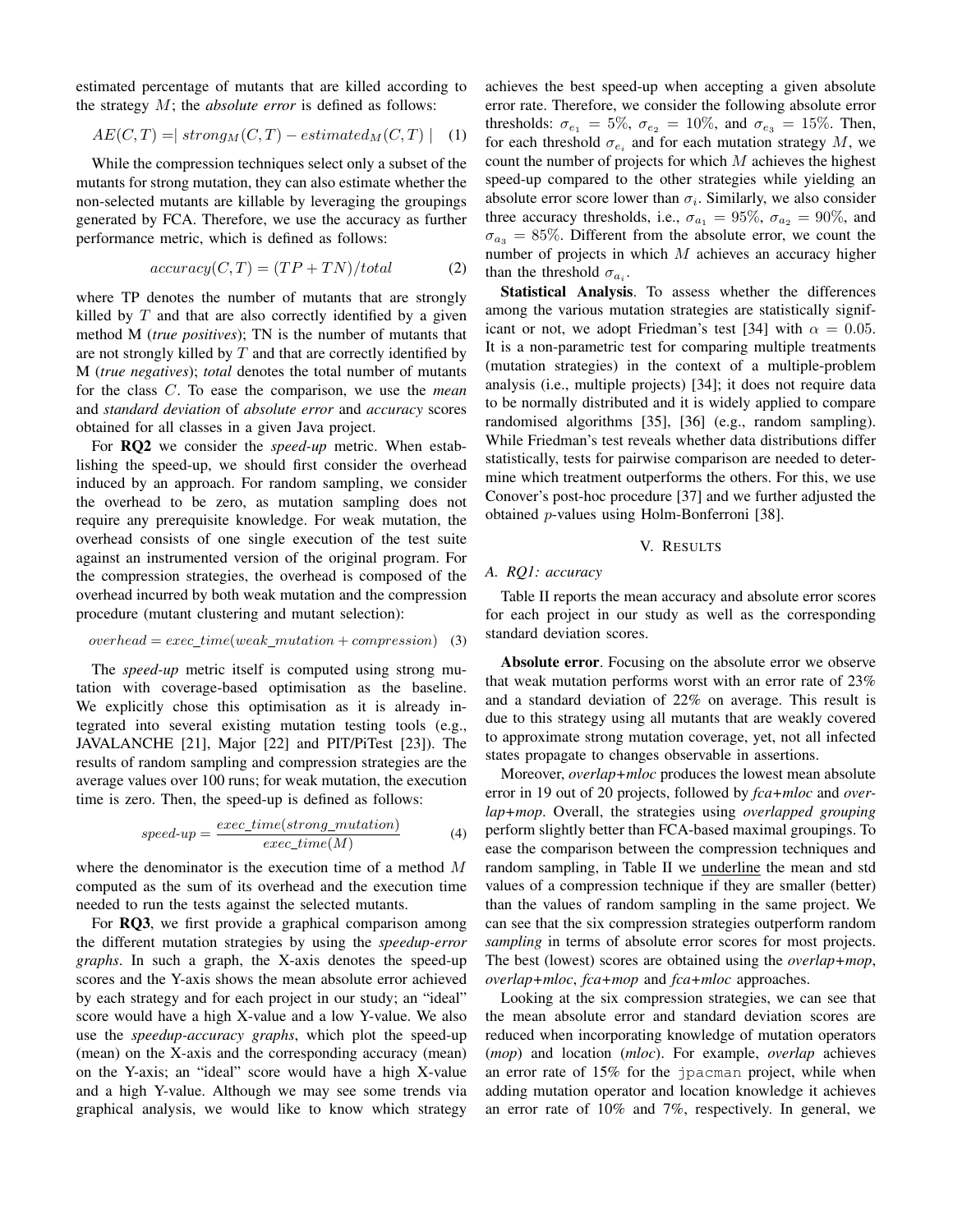TABLE II SUMMARY OF THE RESULTS FOR RQ1

|      | Absolute Error Summary (Mean / St. Dev.) |           |           |           |            |           |           |           | Accuracy Summary (Mean / St. Dev.) |           |           |           |            |           |                          |           |
|------|------------------------------------------|-----------|-----------|-----------|------------|-----------|-----------|-----------|------------------------------------|-----------|-----------|-----------|------------|-----------|--------------------------|-----------|
| PID  |                                          | Overlap   |           |           | <b>FCA</b> |           | Random    | Weak      |                                    | Overlap   |           |           | <b>FCA</b> |           | Random                   | Weak      |
|      | Simple                                   | w/ Mop    | w/ Mloc   | Simple    | w/ Mop     | w/ Mloc   | Sampling  | Mutation  | Simple                             | w/ Mop    | w/ Mloc   | Simple    | w/ Mop     | w/ Mloc   | Sampling                 | Mutation  |
|      | 0.09/0.17                                | 0.08/0.16 | 0.08/0.15 | 0.13/0.17 | 0.11/0.16  | 0.11/0.16 | 0.13/0.17 | 0.20/0.27 | 0.90/0.17                          | 0.91/0.17 | 0.91/0.16 | 0.83/0.20 | 0.86/0.18  | 0.90/0.17 | ٠                        | 0.76/0.29 |
|      | 0.06/0.11                                | 0.06/0.10 | 0.03/0.06 | 0.08/0.12 | 0.07/0.10  | 0.03/0.07 | 0.10/0.13 | 0.13/0.17 | 0.93/0.12                          | 0.93/0.11 | 0.95/0.08 | 0.91/0.14 | 0.92/0.12  | 0.95/0.08 | ٠                        | 0.86/0.17 |
|      | 0.07/0.11                                | 0.04/0.07 | 0.04/0.06 | 0.13/0.13 | 0.08/0.08  | 0.06/0.07 | 0.14/0.16 | 0.18/0.19 | 0.88/0.13                          | 0.91/0.10 | 0.92/0.08 | 0.74/0.19 | 0.80/0.16  | 0.90/0.09 | ٠                        | 0.81/0.18 |
|      | 0.10/0.12                                | 0.06/0.07 | 0.02/0.03 | 0.11/0.12 | 0.07/0.08  | 0.03/0.03 | 0.07/0.09 | 0.28/0.18 | 0.89/0.13                          | 0.91/0.10 | 0.96/0.05 | 0.87/0.13 | 0.89/0.11  | 0.96/0.05 | ٠                        | 0.71/0.17 |
|      | 0.13/0.16                                | 0.09/0.16 | 0.07/0.16 | 0.14/0.17 | 0.10/0.16  | 0.07/0.16 | 0.10/0.16 | 0.15/0.13 | 0.86/0.16                          | 0.87/0.16 | 0.90/0.16 | 0.85/0.17 | 0.87/0.16  | 0.90/0.16 | ٠                        | 0.85/0.13 |
| 6    | 0.03/0.10                                | 0.03/0.08 | 0.02/0.05 | 0.06/0.12 | 0.05/0.09  | 0.04/0.08 | 0.14/0.21 | 0.11/0.17 | 0.97/0.10                          | 0.97/0.09 | 0.98/0.07 | 0.92/0.14 | 0.95/0.11  | 0.96/0.09 | ٠                        | 0.82/0.21 |
|      | 0.12/0.15                                | 0.09/0.13 | 0.06/0.09 | 0.16/0.16 | 0.11/0.13  | 0.07/0.09 | 0.19/0.19 | 0.33/0.27 | 0.86/0.16                          | 0.88/0.14 | 0.92/0.10 | 0.80/0.18 | 0.84/0.15  | 0.91/0.11 | ٠                        | 0.67/0.27 |
| 8    | 0.05/0.09                                | 0.03/0.06 | 0.02/0.05 | 0.07/0.11 | 0.05/0.08  | 0.03/0.05 | 0.12/0.16 | 0.24/0.26 | 0.94/0.10                          | 0.95/0.08 | 0.97/0.06 | 0.91/0.13 | 0.93/0.10  | 0.96/0.06 | ٠                        | 0.75/0.26 |
|      | 0.11/0.13                                | 0.07/0.09 | 0.04/0.07 | 0.15/0.14 | 0.09/0.10  | 0.05/0.08 | 0.12/0.13 | 0.19/0.18 | 0.85/0.15                          | 0.88/0.12 | 0.92/0.09 | 0.76/0.16 | 0.81/0.14  | 0.90/0.09 | ٠                        | 0.80/0.17 |
| 10   | 0.06/0.10                                | 0.04/0.05 | 0.02/0.05 | 0.09/0.12 | 0.06/0.07  | 0.03/0.05 | 0.09/0.12 | 0.25/0.28 | 0.92/0.12                          | 0.95/0.07 | 0.97/0.05 | 0.89/0.13 | 0.92/0.09  | 0.97/0.05 | ٠                        | 0.75/0.27 |
|      | 0.23/0.23                                | 0.22/0.22 | 0.20/0.22 | 0.23/0.23 | 0.22/0.22  | 0.20/0.21 | 0.29/0.21 | 0.38/0.33 | 0.77/0.23                          | 0.77/0.22 | 0.78/0.22 | 0.77/0.23 | 0.77/0.22  | 0.78/0.21 | ٠                        | 0.62/0.33 |
| 12   | 0.05/0.07                                | 0.04/0.05 | 0.01/0.02 | 0.09/0.09 | 0.05/0.06  | 0.02/0.02 | 0.03/0.03 | 0.24/0.23 | 0.91/0.09                          | 0.92/0.07 | 0.95/0.05 | 0.87/0.11 | 0.89/0.10  | 0.95/0.05 | ٠                        | 0.76/0.23 |
| 13   | 0.15/0.16                                | 0.10/0.11 | 0.07/0.09 | 0.16/0.17 | 0.11/0.12  | 0.07/0.09 | 0.11/0.12 | 0.39/0.25 | 0.83/0.17                          | 0.85/0.14 | 0.90/0.11 | 0.81/0.18 | 0.84/0.15  | 0.90/0.11 | $\overline{\phantom{a}}$ | 0.61/0.25 |
| 14   | 0.04/0.07                                | 0.03/0.06 | 0.03/0.05 | 0.10/0.11 | 0.07/0.08  | 0.07/0.08 | 0.16/0.18 | 0.09/0.12 | 0.96/0.08                          | 0.96/0.07 | 0.96/0.06 | 0.78/0.18 | 0.82/0.15  | 0.95/0.06 | ٠                        | 0.87/0.13 |
| 15   | 0.10/0.15                                | 0.07/0.13 | 0.05/0.10 | 0.17/0.15 | 0.12/0.13  | 0.11/0.11 | 0.19/0.18 | 0.24/0.26 | 0.88/0.15                          | 0.91/0.13 | 0.93/0.10 | 0.71/0.19 | 0.80/0.17  | 0.89/0.12 | ٠                        | 0.74/0.25 |
| 16   | 0.08/0.13                                | 0.06/0.09 | 0.04/0.07 | 0.11/0.14 | 0.09/0.11  | 0.06/0.07 | 0.21/0.19 | 0.21/0.24 | 0.90/0.14                          | 0.93/0.09 | 0.96/0.07 | 0.86/0.15 | 0.89/0.12  | 0.95/0.08 | ٠                        | 0.77/0.23 |
| 17   | 0.10/0.13                                | 0.07/0.10 | 0.05/0.09 | 0.15/0.14 | 0.09/0.10  | 0.05/0.09 | 0.12/0.14 | 0.22/0.20 | 0.84/0.15                          | 0.87/0.13 | 0.89/0.11 | 0.76/0.18 | 0.79/0.15  | 0.88/0.11 | ٠                        | 0.76/0.22 |
| 18   | 0.10/0.12                                | 0.07/0.10 | 0.03/0.04 | 0.11/0.14 | 0.08/0.11  | 0.03/0.04 | 0.12/0.14 | 0.30/0.21 | 0.89/0.12                          | 0.91/0.11 | 0.94/0.09 | 0.87/0.15 | 0.89/0.13  | 0.94/0.09 | $\sim$                   | 0.70/0.21 |
| 19   | 0.06/0.11                                | 0.04/0.08 | 0.03/0.07 | 0.11/0.15 | 0.07/0.11  | 0.06/0.10 | 0.17/0.20 | 0.20/0.25 | 0.94/0.11                          | 0.95/0.09 | 0.97/0.07 | 0.88/0.17 | 0.91/0.13  | 0.96/0.08 | ٠                        | 0.77/0.24 |
| 20   | 0.14/0.17                                | 0.09/0.12 | 0.02/0.03 | 0.15/0.17 | 0.09/0.12  | 0.02/0.03 | 0.07/0.10 | 0.31/0.29 | 0.85/0.17                          | 0.86/0.15 | 0.94/0.08 | 0.85/0.17 | 0.86/0.15  | 0.94/0.08 | ٠                        | 0.66/0.28 |
| Mean | 0.09/0.13                                | 0.07/0.10 | 0.05/0.08 | 0.13/0.14 | 0.09/0.11  | 0.06/0.08 | 0.13/0.15 | 0.23/0.22 | 0.89/0.14                          | 0.90/0.12 | 0.93/0.09 | 0.83/0.16 | 0.86/0.14  | 0.92/0.10 | $\overline{\phantom{a}}$ | 0.75/0.22 |

TABLE III RANKING PRODUCED BY THE FRIEDMAN'S (LARGER RANK INDICATES SMALLER ERROR) AND STATISTICAL SIGNIFICANCE BY THE CONOVER'S

|     | POST-HOC PROCEDURE. |      |                                       |  |  |  |  |  |  |  |
|-----|---------------------|------|---------------------------------------|--|--|--|--|--|--|--|
| ID  | <b>Algorithms</b>   | Rank | Significantly better than             |  |  |  |  |  |  |  |
| (1) | $overlap + Mloc$    | 8.00 | (2), (3), (4), (5), (6), (7), (8)     |  |  |  |  |  |  |  |
| (2) | $FCA + Mloc$        | 6.55 | $(4)$ , $(5)$ , $(6)$ , $(7)$ , $(8)$ |  |  |  |  |  |  |  |
| (3) | $overlap + Mop$     | 6.30 | $(4)$ , $(5)$ , $(6)$ , $(7)$ , $(8)$ |  |  |  |  |  |  |  |
| (4) | $FCA + Mop$         | 4.55 | (6), (7), (8)                         |  |  |  |  |  |  |  |
| (5) | Overlap             | 4.40 | (6), (7), (8)                         |  |  |  |  |  |  |  |
| (6) | Random Samp.        | 2.70 | (8)                                   |  |  |  |  |  |  |  |
| (7) | <b>FCA</b>          | 2.50 | (8)                                   |  |  |  |  |  |  |  |
| (8) | Weak Mut.           | 1.10 |                                       |  |  |  |  |  |  |  |

find that mutant location is more important than mutation operator, as the absolute error decreases by 4% on average, with a minimum improvement of  $1\%$  for assertj and a maximum improvement of  $13\%$  for  $zt-zip$ . This is an important novel contribution distinct from most related work, which consider mutation operators as a key element to detect redundant mutants or subsuming mutants (e.g. [25]–[27]). Hence, we found that *mutation location trumps mutation operator information when selecting mutants to evaluate for strong mutation.*

According to results of Friedman's test, the different mutation strategies achieve significantly different absolute error values (p-value =  $10^{-16}$ ). To better understand which strategies perform best, Table V reports the final ranking produced by Friedman's test as well as the results of the pairwise comparison from Conover's procedure. As we can observe, *overlap* with mutant location knowledge (*mloc*) is ranked first and performs significantly better than all other strategies in the comparison. FCA based on maximal groupings with mutant location knowledge is ranked second and statistically outperforms all other strategies with lower ranks. Finally, random sampling is statistically worse than all *overlap* strategies and FCA enhanced with *mloc* and *mop*. Instead, the original FCA approach proposed by our previous study [18] is statistically equivalent to *random sampling* in terms of absolute error.

Accuracy. The results for the accuracy are also reported in Table II. Since random sampling selects 10% mutants to evaluate in strong mutation, it cannot be used to estimate whether the other non-selected mutants are killable or not. Conversely, the six compression strategies can estimate whether each mutant is killable even if only a few mutants are actually evaluated for strong mutation. This is possible thanks to the two-way clusters generated by FCA: if a mutant is strongly killed, then we assume that all other mutants within its own cluster are killable as well. In weak mutation, we consider as strongly killable all mutants that lead to a state infection (i.e., the weakly killed ones).

Similar to results of the absolute error, the top three strategies are *overlap+mloc*, *fca+mloc* and *overlap+mop* in terms of accuracy. Again, weak mutation produces the worst accuracy in terms of both mean and standard deviation values. The three compression methods based on the overlapped grouping are slightly better than those in FCA. These differences are due to the fact that FCA considers only the maximal groupings as clusters from which selecting tests and mutants to run. However, as explained in Section III, maximal groupings can miss some mutants, which therefore are not assigned to any cluster. Hence, we cannot accurately estimate whether the missed mutants are likely to be strongly killed or not based on the results of other selected mutants. We also notice that compression with additional mutant information can enhance the predication accuracy. Finally, the finding that mutation location trumps mutation operator information still holds: the improvements range between 1% (for commons-lang) and 13% (for junit-quickcheck) in terms of accuracy.

*Overlap* with *mutation location* knowledge outperforms all other mutation strategies in terms of both absolute error and prediction accuracy. Random sampling is statistically worse than all mutant compression techniques.

# *B. RQ2: speed-up*

Speed-up performance. Table IV summarises the overall speed-up for the eight approaches in our comparison. For each project, we highlight the two strategies achieving the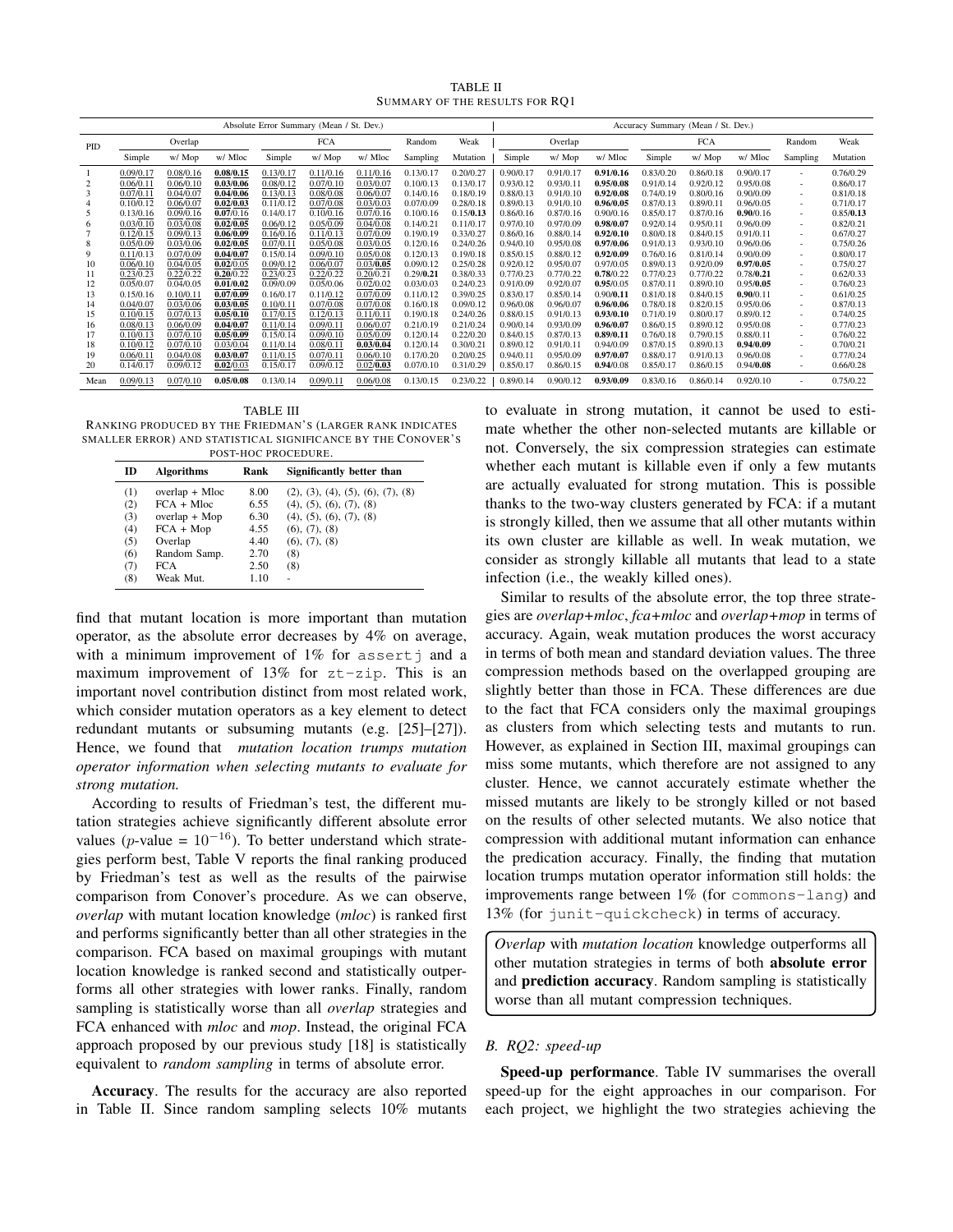TABLE IV SUMMARY OF THE RESULTS FOR RQ2

|      | Overhead summary (compression overhead $10^{-4}$ %/ overall overhead%) |           |           |           |            | Speed-up summary (selected mutant% / speed-up) |            |             |            |            |            |            |            |          |
|------|------------------------------------------------------------------------|-----------|-----------|-----------|------------|------------------------------------------------|------------|-------------|------------|------------|------------|------------|------------|----------|
| PID  |                                                                        | Overlap   |           |           | <b>FCA</b> |                                                |            | Overlap     |            |            | <b>FCA</b> |            |            | Weak     |
|      | Simple                                                                 | w/ Mop    | w/ Mloc   | Simple    | w/ Mop     | w/ Mloc                                        | Simple     | w/ Mop      | w/ Mloc    | Simple     | w/ Mop     | w/ Mloc    | Sampling   | Mutation |
|      | 1.04/0.06                                                              | 1.18/0.06 | 1.04/0.06 | 1.05/0.06 | 0.21/0.06  | 0.78/0.06                                      | 8.4/52.1   | 9.9/27.3    | 12.5/22.4  | 3.1/94.3   | 4.9/43.3   | 9.0/25.8   | 10.0/22.7  | 0/1747.8 |
|      | 0.28/0.08                                                              | 0.30/0.08 | 0.28/0.08 | 0.30/0.08 | 0.09/0.08  | 0.01/0.08                                      | .2/32.8    | 2.2/27.8    | 12.0/7.6   | 0.6/42.1   | 1.0/34.1   | 3.9/7.6    | 10.0/7.6   | 0/1257.0 |
| 3    | 2.92/0.27                                                              | 3.19/0.27 | 3.01/0.27 | 3.35/0.27 | 0.17/0.27  | 0.02/0.27                                      | 15.0/8.8   | 22.1/5.4    | 30.7/4.8   | 3.2/30.8   | 8.5/14.2   | 25.6/5.4   | 10.1/4.9   | 0/369.2  |
| 4    | 0.01/0.30                                                              | 0.02/0.30 | 0.03/0.30 | 0.02/0.30 | 0.01/0.30  | 0.02/0.30                                      | 2.0/27.3   | 5.1/13.0    | 17.4/3.8   | 1.3/34.2   | 3.0/14.5   | 11.3/3.8   | 10.0/3.8   | 0/334.6  |
|      | 0.01/1.10                                                              | 0.02/1.10 | 0.07/1.10 | 0.03/1.10 | 0.01/1.10  | 0.03/1.10                                      | 0.6/37.6   | 1.6/21.0    | 16.0/3.9   | 0.4/42.5   | 1.1/22.0   | 5.8/3.9    | 10.0/4.0   | 0/91.2   |
| 6    | 0.02/9.23                                                              | 0.02/9.23 | 0.03/9.23 | 0.03/9.23 | 0.02/9.23  | 0.01/9.23                                      | 0.7/5.5    | 1.1/4.9     | 2.0/4.6    | 0.4/6.3    | 0.7/5.4    | 1.1/4.9    | 10.0/8.0   | 0/10.8   |
|      | 0.03/0.03                                                              | 0.04/0.03 | 0.04/0.03 | 0.05/0.03 | 0.02/0.03  | 0.01/0.03                                      | 9.7/11.2   | 14.5/8.6    | 25.2/3.1   | 3.5/16.1   | 6.9/11.5   | 18.8/3.2   | 10.0/3.1   | 0/3280.9 |
| 8    | 1.56/0.23                                                              | 2.09/0.23 | 1.97/0.23 | 1.93/0.23 | 0.41/0.23  | 0.18/0.23                                      | 5.2/7.0    | 8.2/5.2     | 21.5/3.0   | 1.7/13.2   | 3.4/8.3    | 11.4/3.1   | 10.0/3.1   | 0/432.9  |
| 9    | 0.11/0.18                                                              | 0.15/0.18 | 0.13/0.18 | 0.13/0.18 | 0.02/0.18  | 0.01/0.18                                      | 2.7/7.8    | 4.5/5.7     | 8.6/4.2    | 0.7/36.9   | 1.9/14.4   | 6.2/4.9    | 10.0/4.3   | 0/561.7  |
| 10   | 0.01/1.08                                                              | 0.02/1.08 | 0.02/1.08 | 0.05/1.08 | 0.02/1.08  | 0.01/1.08                                      | 4.5/10.1   | 8.2/6.4     | 14.2/3.9   | 2.0/15.0   | 4.3/8.2    | 9.4/4.1    | 10.0/4.1   | 0/92.9   |
| 11   | 0.03/0.32                                                              | 0.08/0.32 | 0.08/0.32 | 0.12/0.32 | 0.08/0.32  | 0.07/0.32                                      | 0.6/19.8   | 1.5/7.6     | 3.5/4.8    | 0.5/19.8   | 1.0/7.6    | 1.8/4.8    | 10.0/4.9   | 0/310.9  |
| 12   | 3.95/0.21                                                              | 4.43/0.21 | 3.86/0.21 | 3.78/0.21 | 0.16/0.21  | 0.03/0.21                                      | 1.0/12.0   | 1.6/7.4     | 7.4/3.9    | 0.2/64.9   | 0.5/27.9   | 4.1/4.0    | 10.0/4.0   | 0/481.9  |
| 13   | 0.01/0.16                                                              | 0.02/0.16 | 0.02/0.16 | 0.03/0.16 | 0.02/0.16  | 0.01/0.16                                      | 6.5/17.8   | 12.8/8.3    | 25.4/4.6   | 3.9/21.9   | 8.4/9.9    | 20.6/4.7   | 10.0/4.7   | 0/630.9  |
| 14   | 0.03/0.91                                                              | 0.07/0.91 | 0.07/0.91 | 0.11/0.91 | 0.03/0.91  | 0.03/0.91                                      | 41.1/5.6   | 48.2/4.6    | 52.9/4.2   | 13.3/11.1  | 24.5/7.2   | 41.5/4.4   | 11.4/4.4   | 0/110.2  |
| 15   | 0.15/1.29                                                              | 0.37/1.29 | 0.37/1.29 | 0.45/1.29 | 0.18/1.29  | 0.12/1.29                                      | 21.0/4.8   | 25.5/3.9    | 35.4/3.0   | 6.2/9.1    | 11.1/5.9   | 26.3/3.1   | 10.0/3.2   | 0/77.5   |
| 16   | 0.39/3.01                                                              | 0.83/3.01 | 1.00/3.01 | 1.58/3.01 | 1.22/3.01  | 0.84/3.01                                      | 9.9/4.6    | 14.5/3.5    | 31.3/2.1   | 4.9/6.8    | 8.2/4.1    | 17.7/2.2   | 10.0/2.3   | 0/33.3   |
| 17   | 0.00/0.16                                                              | 0.01/0.16 | 0.01/0.16 | 0.01/0.16 | 0.00/0.16  | 0.00/0.16                                      | 4.9/23.9   | 9.8/10.7    | 18.7/6.3   | 1.3/94.6   | 4.1/31.0   | 15.2/6.4   | 10.0/6.3   | 0/626.7  |
| 18   | 0.00/1.56                                                              | 0.01/1.56 | 0.01/1.56 | 0.01/1.56 | 0.00/1.56  | 0.00/1.56                                      | 2.5/15.8   | 5.2/9.1     | 13.6/3.9   | 1.3/18.1   | 2.7/10.4   | 8.5/3.9    | 10.0/4.2   | 0/63.9   |
| 19   | 2.55/2.48                                                              | 6.57/2.48 | 6.38/2.48 | 8.59/2.48 | 4.66/2.48  | 3.19/2.48                                      | 20.7/5.1   | 29.5/4.0    | 44.7/3.1   | 9.4/8.7    | 14.6/5.6   | 29.5/3.1   | 10.8/3.3   | 0/40.3   |
| 20   | 0.01/0.09                                                              | 0.04/0.09 | 0.07/0.09 | 0.09/0.09 | 0.04/0.09  | 0.02/0.09                                      | 1.1/68.5   | 3.4/24.4    | 18.6/5.4   | 0.9/69.0   | 2.1/25.7   | 10.2/5.4   | 10.0/5.5   | 0/1157.8 |
| Mean | 0.66/1.14                                                              | 0.97/1.14 | 0.92/1.14 | 1.09/1.14 | 0.37/1.14  | 0.27/1.14                                      | 7.97/18.91 | 11.47/10.44 | 20.58/5.13 | 2.94/32.77 | 5.65/15.56 | 13.90/5.44 | 10.12/5.42 | 0/585.62 |

best speed-up scores in bold. Notice that speed-up measures the overall execution time of strong mutation divided by the overall execution time of a mutation strategy. Hence, higher values denote a larger improvement in execution time.

We observe that weak mutation shows the highest speed-up scores since it requires only one test suite execution against the original program. Except for weak mutation, FCA achieves the highest speed-up scores in 19 out of 20 cases. *FCA* is also faster than *random sampling*, which selects 10% mutants for strong mutation. Indeed, the former is 6.6 times faster than the latter on average, with a minimum speed-up of 2.6X (in vraptor) and a maximum one of 15.4X (in stream-lib). This is because *FCA* suggests on average less than 10% of mutants (with a minimum of 0.4% of mutants) to evaluate in strong mutation analysis. Instead, the sampling strategy constantly (and randomly) selects 10% of mutants to execute.

The only exception to the previous finding is represented by distributedlog for which *random sampling* is faster than *FCA*. In this case, the total percentage of mutants that are injected into statements covered by the test suite (*reachability condition*) is fairly low, being 2.8%. Thus, random sampling can achieve a considerable speed-up if we leverage the coverage-based optimisation, i.e., if we skip uncovered mutants (i.e., mutants of uncovered statements). Instead, *FCA* selects almost twice as many mutants for these projects.

To further ease the comparison, in Table IV we underline the compression strategies that achieve better speed-up scores than random sampling in each project. We observe that *overlap*, *FCA+mop* and *overlap+mop* outperform random sampling in terms of speed-up for 19 projects out of 20. On average, they are respectively 3.7X, 3.0X, and 2.1X faster than random sampling. It is worth noticing that the number of selected mutants does not directly determine the overall speed-up. For example, for the project pac4j, *overlap* selected 21.0% of mutants, which is larger than the percentage of mutants selected by mutation sampling (i.e., 10%). However, *overlap* achieves a larger speed-up of 4.8X against 3.1X of mutation

TABLE V RANKING PRODUCED BY THE FRIEDMAN'S (SMALLER RANK INDICATES BETTER SPEED-UP) AND STATISTICAL SIGNIFICANCE BY THE CONOVER'S

| POST-HOC PROCEDURE. |                   |      |                                   |  |  |  |  |  |  |
|---------------------|-------------------|------|-----------------------------------|--|--|--|--|--|--|
| ID                  | <b>Algorithms</b> | Rank | Significantly better than         |  |  |  |  |  |  |
| (1)                 | Weak Mut.         | 1.00 | (2), (3), (4), (5), (6), (7), (8) |  |  |  |  |  |  |
| (2)                 | <b>FCA</b>        | 2.10 | (3), (4), (5), (6), (7), (8)      |  |  |  |  |  |  |
| (3)                 | Overlap           | 3.50 | (5), (6), (7), (8)                |  |  |  |  |  |  |
| (4)                 | $FCA + Mop$       | 3.55 | (6), (7), (8)                     |  |  |  |  |  |  |
| (5)                 | $overlap + Mop$   | 5.05 | (6), (7), (8)                     |  |  |  |  |  |  |
| (6)                 | Random Samp.      | 6.25 | (8)                               |  |  |  |  |  |  |
| (7)                 | $FCA + Mloc$      | 6.65 | (8)                               |  |  |  |  |  |  |
| (8)                 | $overlap + Mloc$  | 7.90 |                                   |  |  |  |  |  |  |

sampling. The reason is that compression strategies uses weak mutation information to further filter out the unnecessary test executions, while mutation sampling does not.

From the comparison of the six compression strategies, we observe that including mutant location leads to selecting more mutants for strong mutation, thus, reducing the overall speed-up. For example, *overlap+mloc* achieves lower speed-up scores than *overlap* in all 20 projects. Moreover, by comparing the two strategies based on mutation location knowledge (i.e., *overlap+mloc*, and *fca+mloc*) with random sampling, we observe that the differences in terms of speed-up are small. Indeed, the average speed-up scores of *overlap+mloc*, *fca+mloc* and *random sampling* are 5.13, 5.44 and 5.42, respectively. Instead, selecting mutants according to mutation operator generates a lower number of mutants to evaluate in strong mutation compared to mutation location.

Our findings are confirmed by Friedman's test: the mutation strategies are statistically different in terms of speed-up scores  $(p$ -value =  $10^{-16}$ ). According to Conover's procedure, *weak mutation* and FCA statistically outperform all other mutation strategies. Moreover, random sampling is ranked sixth and is statistically more efficient than *overlap+mloc* only, although the difference is marginal as suggested by the average scores reported in Table IV. Instead, FCA, *overlap*, *FCA+mop* and *overlap+mop* are statistically superior to random sampling.

Overhead In the previous paragraphs, we observed that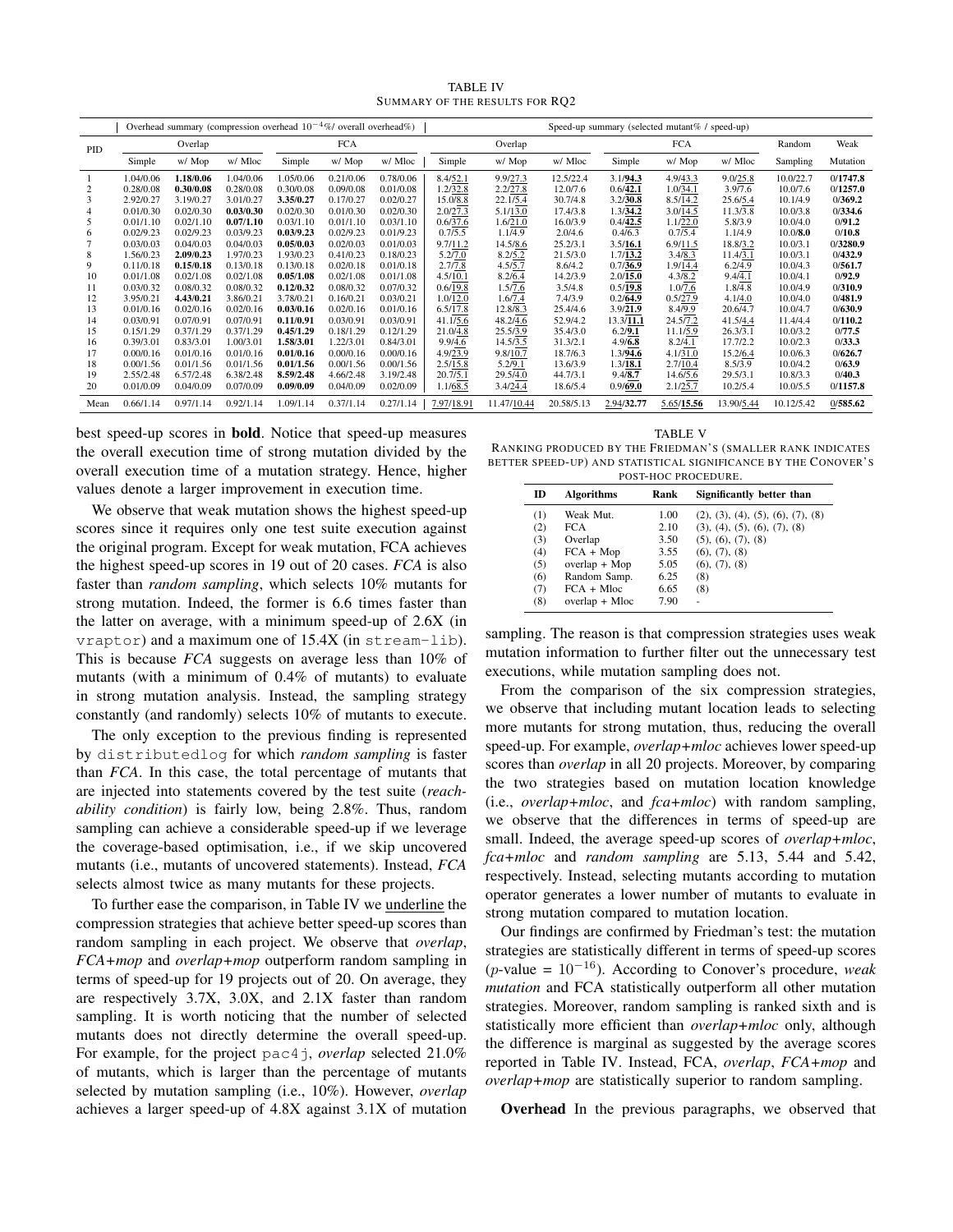most of mutation compression strategies are more efficient than random sampling. Here, we investigate the overhead that is due to the different steps that such strategies implement. In the following, we consider as *compression overhead* the execution time needed to compute the maximal and/or overlapped groupings; while the *overall overhead* is the sum of the *compression overhead*, the time for running all tests once for weak mutation, and the time to select the mutants.

Table IV reports the *compression overhead* and *overall overhead* as a percentage (ratio) of the full execution time of each strategy, which also includes the time needed to run the selected tests and mutants for strong mutation. The highest values for each project are highlighted in bold face. From Table IV, we can observe that the compression overhead takes up less than 0.001% of the total execution time; thus, it is negligible with respect to the execution time of evaluating the selected mutants for strong mutation. The overall overhead accounts for up to 9.30% of the total execution time and weak mutation represents the larger portion of this overhead. Among the 20 projects, the overall overhead of the strategy *FCA* is likely higher than the other compression strategies. However, the differences among them are lower than 0.1%.

Weak mutation scores best among the eight techniques in terms of speed-up. Without considering weak mutation, four mutant compression strategies are statistically more efficient (have better speed-up scores) then random sampling.

# *C. RQ3: trade-offs*

From the results of RQ1 and RQ2, it is clear that the mutation strategies that perform best in terms of accuracy are also the more expensive to perform. Weak mutation and *FCA* grouping strategies perform best in terms of speed-up, while the *overlapped* grouping strategies, and *overlap+mloc* in particular, better approximate the strong mutation score. Therefore, in this section, we analyse the trade-offs between speed-up, absolute error and accuracy.

From Figure 3, we observe that weak mutation achieves the best speed-up, while its absolute error and accuracy typically score worst when compared to other techniques. FCA comes second in terms of the overall speed-up, but its absolute error as well as accuracy are better than weak mutation for most of the projects. We notice that *overlap* is slightly slower than FCA, but shows a small improvement in both absolute error and accuracy when compared to FCA. *FCA+mop* and *overlap+mop* have quite similar trade-offs considering speedup and absolute error as their data points are very close to each other. However, in terms of speed-up and accuracy, *fca+mop* is slightly faster than *overlap+mop*, while *overlap+mop* is more accurate than *fca+mop*. Moreover, *overlap+mloc*, *fca+mloc* and *random sampling* have the same speed-up score; however, the absolute error of *random sampling* is higher than for the other two strategies. *Overlap+mloc* and *fca+mloc* are the most accurate strategies in terms of both absolute error and accuracy, but their speed-up performance is the least good.



Fig. 3. Graphical comparison of the eight mutation strategies in terms of speed-up, absolute error and accuracy.

TABLE VI NUMBER OF PROJECTS FOR WHICH EACH STRATEGY  $M_i$  provides the BEST SPEED-UP SCORE AT DIFFERENT THRESHOLDS.

| Absolute  <br>Error        |                                       | Overlap                               | Simple w/ Mop w/ Mloc |                    | <b>FCA</b>     |                | Random<br>Simple w/ Mop w/ Mloc Sampling | Weak<br>Mut.       |  |  |  |
|----------------------------|---------------------------------------|---------------------------------------|-----------------------|--------------------|----------------|----------------|------------------------------------------|--------------------|--|--|--|
| $<$ 5%<br>$<$ 10%<br>< 15% | $\overline{2}$<br>$\overline{4}$      | 4<br>0                                | 10                    | 0<br>5<br>11       | 7<br>3         | 3              | 0<br>$\Omega$<br>0                       | 0                  |  |  |  |
| overall                    | 7                                     | 5                                     | 12                    | 16                 | 12             | $\overline{4}$ | $\theta$                                 | 5                  |  |  |  |
|                            | (a) error rate                        |                                       |                       |                    |                |                |                                          |                    |  |  |  |
| Accuracy                   |                                       | Overlap                               | Simple w/ Mop w/ Mloc |                    | <b>FCA</b>     |                | Random<br>Simple w/ Mop w/ Mloc Sampling | Weak<br>Mut.       |  |  |  |
| >95%<br>$>90\%$<br>>85%    | $\overline{c}$<br>5<br>$\overline{4}$ | $\mathfrak{D}$<br>4<br>$\mathfrak{D}$ | 9<br>2                | $\Omega$<br>3<br>8 | 0              | 5              |                                          | $\Omega$<br>0<br>3 |  |  |  |
| overall                    | 11                                    | 8                                     | 12                    | 11                 | $\overline{c}$ | 13             |                                          | 3                  |  |  |  |

(b) accuracy

Table VI shows the number of projects for which each strategy M provide the best speed-up score at different thresholds of absolute error ( $\sigma_{e_i}$ ) or accuracy ( $\sigma_{a_i}$ ). As we can observe, *overlap+mloc* has the highest speed-up score when considering an absolute error  $\leq 5\%$  for 10 projects out of 20. This indicates that using mutation location leads to more accurate estimations of the actual strong mutation. When considering a 10% error rate threshold, *FCA+mop* and *FCA*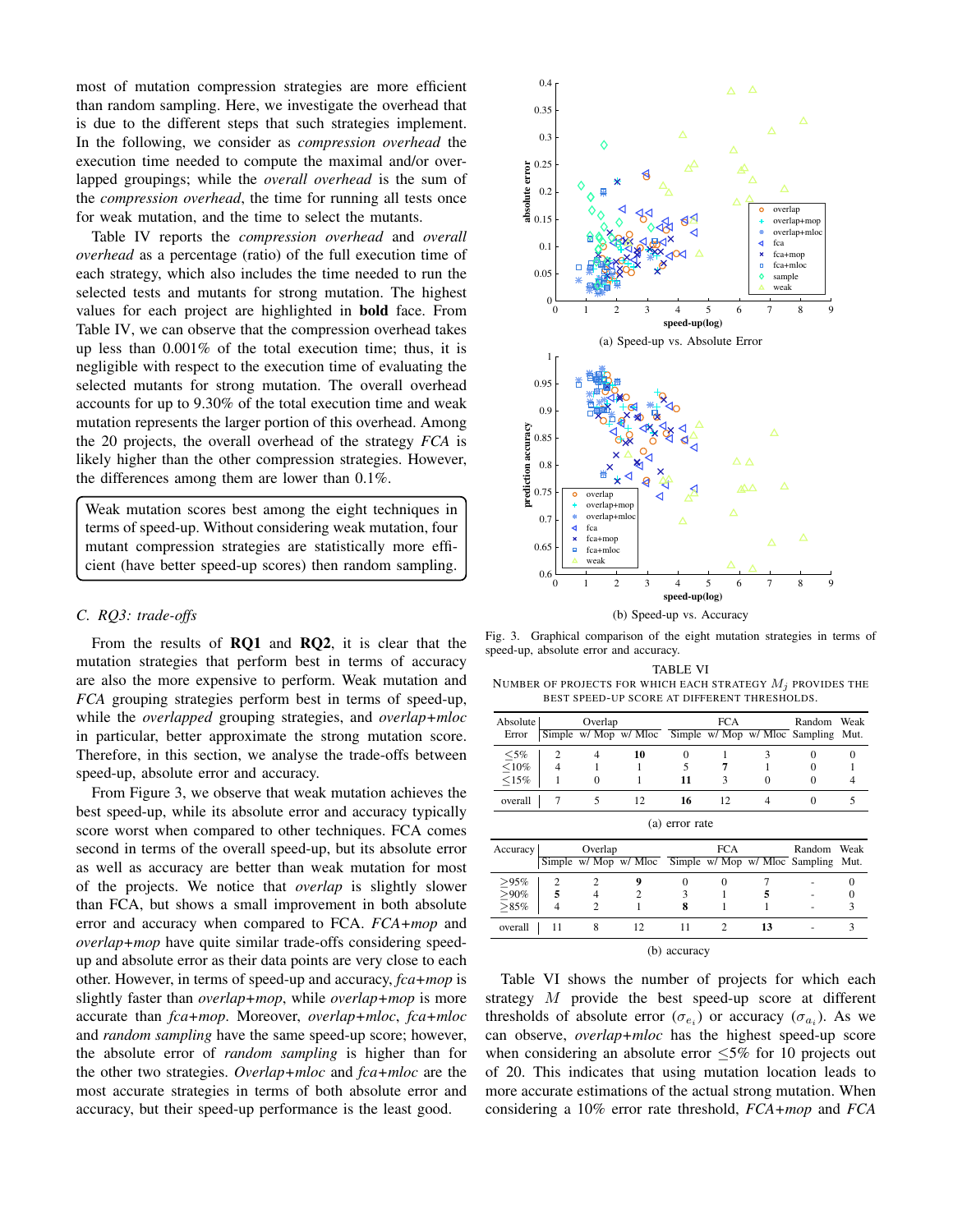show the largest speed-up for the majority of projects. Instead, when the goal is to reach an absolute error  $\leq$ 15%, FCA has the best speed-up scores for 11 out of 20 projects. Moreover, we notice that random sampling performs worst as it has speed-up scores that are always lower then the other mutation strategies at the same (or higher) level of absolute error.

Similar results can be observed when considering different thresholds for accuracy. As reported in Table VI, *overlap+mloc* and *fca+mloc* show the best speed-up for accuracy  $\geq$ 95% for the relative majority of the projects. When considering an accuracy ≥90%, *overlap* and *fca+mloc* show the best speed-up for 5 out of 20 projects each. Instead, if we focus on 85% of accuracy, we observe that FCA is the best approach to choose as it shows a speed-up ranging from 6.3X up to 94.3X compared to strong mutation. Finally, if we focus on 85% accuracy, we observe that FCA is the best approach to choose.

*Overlap+mloc* provides the best speed-up scores when the goal is to achieve an accuracy  $>95\%$  or an absolute error <0.05. Other mutation compression strategies provide larger speed-up, but with a corresponding decrease in accuracy. Random sampling is less accurate and/or slower than all compression strategies.

# *D. Discussion*

Looking at all the results, we can observe that random sampling with 10% sampling ratio is able to speed up (strong) mutation testing from 2.0 to 22.7X with an absolute error within 15% for 80% of the projects. Mutation sampling is also easy to apply in mutation tools as it does not require any prerequisite knowledge of the program context and mutation operators. However, *mutation strategies based on compression techniques achieve better speed-up (i.e., are more efficient) and/or lower absolute error than random sampling*. For example, *overlap+mloc* yields an absolute error which is always lower than 9% with a speed-up ranging between 2.0 to 53X. This represents an important finding if we consider the recent study by Gopinath et al. [17], which showed that other mutation reduction techniques (including *e-selective*) provide small or negligible improvements in effectiveness and are more expensive compared to random sampling.

Another disadvantage of random sampling is that it can estimate the overall mutation score, but cannot estimate whether each mutant is strongly killable or not (it only does for the sampled mutants). The overall mutation score is of course very important when assessing the test suite quality at a high level; however, Coles [39, slide 57] observed that programmers prefer to obtain specific insights into which mutants their test suite is able to kill. From this perspective, mutation compression strategies select a subset of "representative" mutants for the programmers to investigate. In addition, *overlap+mloc* and *FCA+mloc* guarantee that for every possible statement that can be mutated, at least one mutant will be selected. Although this may negatively affect the speed-up compared to random

sampling, programmers can benefit from the killable mutant results at every possible mutant location.

## VI. THREATS TO VALIDITY

Threats to external validity: Our results are based on mutants generated by the operators implemented in EvoSuite; these results might be different when using other mutation tools [40]. With regard to the subject selection, we chose 18 out of the 20 projects from GitHub's top starred 3000 repositories; the selected projects differ in size, number of test cases and application domain.

Threats to internal validity: The main threat for our study is the implementation of the compression strategies. For FCA, we use its implementation available in MATLAB [41], which is a well-known scientific software. For the instrumentation and the mutation operators, we relied on their implementation available in EvoSuite [42]. Moreover, we carefully reviewed and tested all code for our study to eliminate potential faults in our implementation.

Threats to construct validity: The main threat is the measurement we used to evaluate our methods. We minimise this risk by adopting evaluation metrics that are widely used in research, as well as proper statistical analysis to assess the significance.

# VII. CONCLUSIONS

In this paper, we have conducted a detailed investigation of different compression techniques to speed up mutation testing based on the work by our previous work [18]. We have enhanced our original *FCA-based compression strategy* in two distinct ways: (1) by proposing a novel mutant clustering algorithm, *overlapped grouping*, in addition to *FCA*; (2) by incorporating mutation location and mutation operator information in the compression procedure. Thereby, we have introduced and investigated six compression strategies based on two clustering algorithms and three mutant selection strategies.

The results of an empirical study with 20 open-source projects show that mutant compression techniques can effectively speed up strong mutation testing up to 94.3 times with an accuracy  $> 90\%$ . FCA is the fastest strategy while overlap + mloc is the most accurate. In comparison, *weak mutation* attains a higher absolute error (23%) and lower accuracy (75%). *Random sampling* with 10% as sampling percentage is statistically less accurate than all mutant compression strategies, and worse in terms of speed-up than four compression strategies (excluding the two with knowledge of mutation locations).

Another important finding is that *mutation location trumps mutation operator information when selecting mutants to evaluate for strong mutation.* Hence, researchers should take into account the mutation location in addition to the mutation operators when detecting redundant or subsuming mutants (e.g. [25]–[27]). This is a clear invitation for future work.

Since our results are encouraging, we envision the following future work: (i) combining mutant location and mutation operator information; (ii) investigating other compression methods,